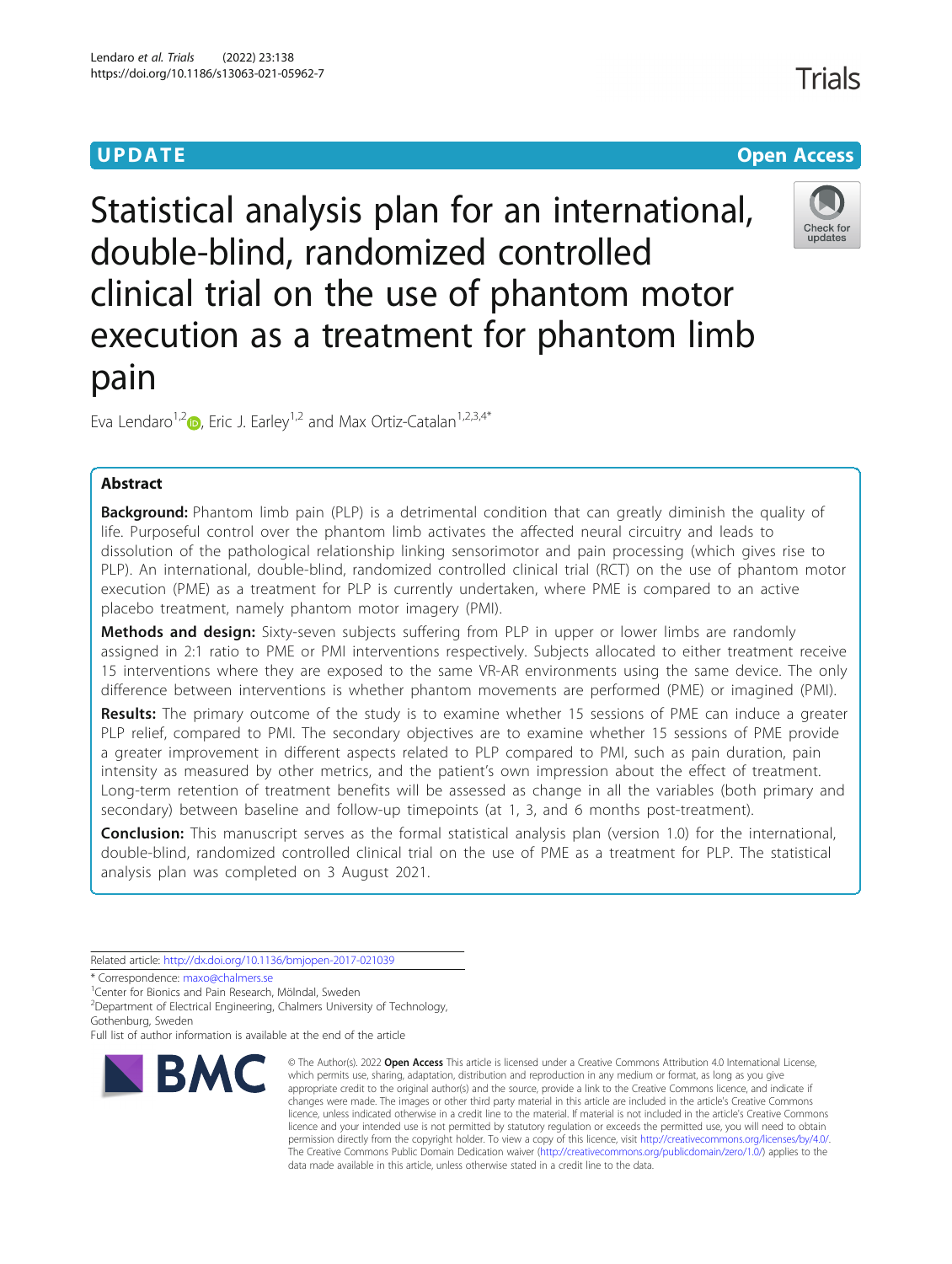Trial registration: [ClinicalTrials.gov](http://clinicaltrials.gov)[NCT03112928](https://clinicaltrials.gov/ct2/show/NCT03112928). Registered on April 13, 2017 SAP version: version: 1.0, date: 2021/08/03 Protocol version: This document has been written based on information contained in the study protocol published in Lendaro et al. (BMJ Open 8:e021039, 2018), in July 2018. SAP revisions: Not applicable

## Introduction

Phantom limb pain (PLP) is a subtype of postamputation pain with prevalence between 17 and 88% by one meta-analysis study [[1\]](#page-14-0) and lifetime prevalence between 76 and 87% by another recent systematic review [\[2](#page-14-0)]. A wide range of treatment methods for the condition have been proposed over the years [[3,](#page-14-0) [4](#page-14-0)]; however, reviews and surveys have repeatedly stressed that there is little evidence from appropriate randomized controlled trials (RCTs) to guide treatment choice, be it pharmacological or non-pharmacological [\[5](#page-14-0)–[8\]](#page-14-0). Although experts' recommendations seem to converge on a handful of approaches (including graded motor imagery, mirror therapy, and amitriptyline), they are based on limited evidence with mixed results  $[9]$  $[9]$ . Consequently, the optimal treatment for PLP remains a challenge to this day, in part undoubtedly due to the uncertainty on its pathophysiology [[10](#page-14-0)].

Recent systematic reviews have also highlighted how the vast majority of RCTs do not meet the necessary criteria and present flawed design, conduct, analysis, and/or reporting  $[5, 8]$  $[5, 8]$  $[5, 8]$  $[5, 8]$ . Low-quality RCTs make replicability and meta-analysis harder to achieve, limiting the extent of the evidence in support of treatment recommendations. Evidence-based tools such as the Standard Protocol Items: Recommendations for Interventional Trials (SPIRIT) [[11](#page-14-0)] and Consolidated Standards of Reporting Trials (CONSORT) [[12](#page-14-0)] guidelines have become instrumental in helping researchers to develop high-quality protocols and outcome reports respectively: these are great antidotes against compromised scientific evidence. Yet, the risk for selective reporting of outcome and analysis persists [[13](#page-14-0), [14](#page-14-0)]. To this end, the Journal of the American Medical Association (JAMA) published a statistical analysis plan (SAP) guidance document in 2017 containing a checklist of minimum items to include when reporting details of the statistical analysis of RCTs [[15](#page-14-0)]. To ensure the much-needed high-quality evidence in the field of PLP research, not only protocols, but also SAPs should be published.

Phantom motor execution (PME) has been found to reduce PLP in case studies and in a single-arm clinical trial  $[16–19]$  $[16–19]$  $[16–19]$  $[16–19]$ . This therapy is currently investigated in an international, double-blind, randomized controlled clinical trial which aims at confirming the previous results [[20\]](#page-15-0). The protocol of the RCT has been previously published [\[20\]](#page-15-0), and the current article presents the detailed SAP adhering to the checklist provided by the JAMA guidelines  $[15]$  $[15]$  $[15]$ . Here, we describe the pre-specified statistical analysis principles and procedures to be followed by the statisticians responsible for analyzing the trial data.

### Statistical analysis plan

# Introduction and objectives

# Synopsis of the trial background

PME promoted by myoelectric pattern recognition, virtual/augmented reality (VR/AR), and serious gaming is investigated in an international, double-blind, randomized controlled clinical trial [\[20\]](#page-15-0), for which this SAP was created. Specifically, PME is compared to phantom motor imagery (PMI), which is implemented by keeping everything identical as in the experimental intervention (same device, VR/AR environments, and interaction with therapists), except that phantom movements are only imagined and not executed.

#### Study hypothesis

The working hypothesis of PME is that the purposeful activation of the affected motor circuitry will dissociate the pathological relationship between sen-sorimotor and pain processing resulting in PLP [[19](#page-15-0)]. Because PMI does not engage as much of the sensorimotor neural circuitry as PME, the latter is hypothesized to be more likely to reduce PLP, framing the investigation as a superiority trial.

#### Study objectives

The primary objective of the study is to examine whether 15 sessions of PME can induce a greater PLP relief, compared to PMI. The secondary objectives are to examine whether 15 sessions of PME provide a greater improvement in different aspects related to PLP compared to PMI. Aspects considered by the secondary objectives are other measures of PLP such as pain duration, pain intensity as measured by other metrics, and the patient's own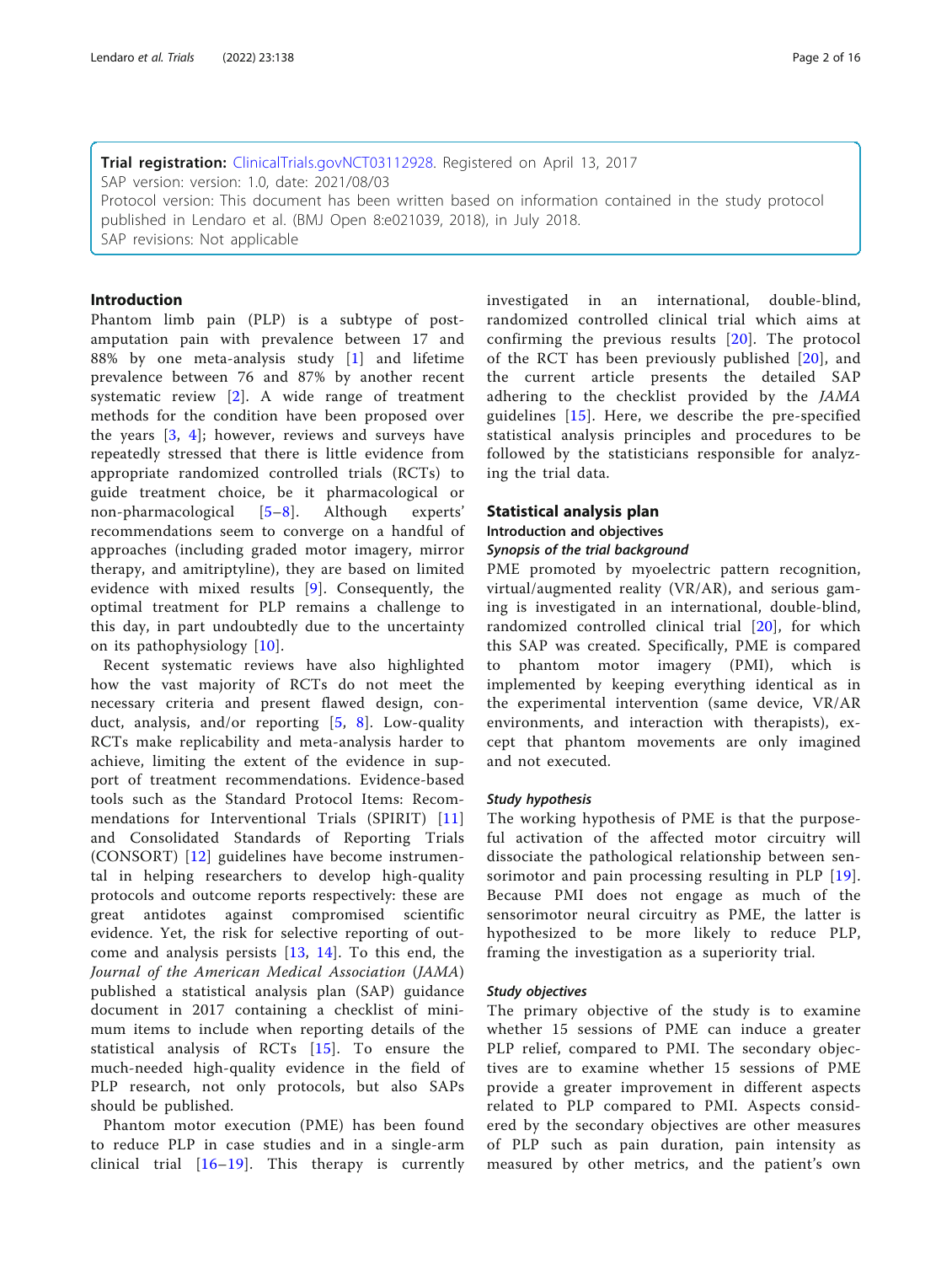impression about the effect of treatment. Another important aspect investigated in the trial is the long-term retention of treatment benefits, and therefore, another secondary objective is to assess whether PME brings a greater positive change in all the variables (both primary and secondary) between baseline and follow-up timepoints (1, 3, and 6 months post-treatment).

# Trial methods

#### Trial design

The trial protocol was previously published [[20](#page-15-0)] and is briefly described here. Sixty-seven subjects with upper or lower limb amputations were planned to take part in this study. Subjects were assigned randomly to PME and PMI treatments (2:1 proportion). The study consists of baseline assessment, 15 treatment sessions of 2 h each, and three follow-up interviews at 1, 3, and 6 months post-treatment. The design is double-blinded as the patients were informed that the treatment received, regardless of which, has been shown effective in previous studies and were therefore unaware to be assigned to the active control arm. The evaluators did not take part in providing treatment (evaluator and therapist were different persons), making the study a doubleblinded. In addition, the data analysis will be performed by a person different than the therapist, the evaluator, or the person that randomized the subjects.

#### Interventions

The experimental intervention consists of PME decoded via myoelectric pattern recognition and promoted via serious gaming in virtual and augmented reality. The active comparator consists of PMI in which the participants imagine performing the movements visualized in the virtual environments instead of executing them. In PMI, myoelectric activity is used to monitor that the subjects do not produce muscular contractions but only imagine the movements. Conversely, myoelectric activity is used to drive the actions taking place in the virtual environments in PME.

## Randomization

Participants that meet the inclusion criteria (see protocol [[20](#page-15-0)]) and signed the informed consent were assigned to the experimental or active control group in proportion 2:1, according to the optimal allocation scheme of minimization. Initial description and methods of minimization were introduced independently by Taves [[21](#page-15-0)] in 1974 and Pocock and Simon [[22](#page-15-0)] in 1975. In short, the minimization algorithm was chosen because it allows dynamic allocation of the subjects, in which each allocation is influenced by the current state of overall treatment balances. Specifically, the minimization schemes ensure that allocation balance is maintained by giving higher allocation probabilities to interventions selected in favor of reducing total imbalance. The randomization strategy was chosen to reduce the likelihood of baseline imbalance of potentially prognostic covariates between the two treatment groups and to maximize the amount of information collected on the experimental treatment. The following minimization factors were considered: level of amputation (upper and lower), baseline PLP based on the Numeric Rating Scale (NRS) (low 1–4 and high 5–10), and investigation site (eight centers). The minimization process is conducted using the opensource desktop application MinimPy [[23](#page-15-0)] operated by the monitor of the clinical trial. Patients were randomized as they were enrolled. Specifically, a therapist at the investigation site was responsible for evaluating the eligibility of the subject by carrying out all the assessments included in visit 0. If the patient was deemed eligible, the therapist would assign a subject ID, which also identifies the investigation site, and communicate it to the monitor of the study together with information regarding the abovementioned minimization factors (level of amputation and the NRS value of PLP). The monitor would then input these values in the software and get as result the allocation group. The allocated treatment would then be communicated back to the therapist responsible for the treatment.

#### Sample size

This confirmatory clinical trial builds on the results of three previous studies  $[16–18]$  $[16–18]$  $[16–18]$  $[16–18]$ . Sample size calculation was informed by a previous one-armed clinical investigation of PME [[17](#page-15-0)], where pain decrease in PRI was found to be 51% relative mean improvement with an absolute mean improvement of 9.6 (SD 8.1) and effect size of 1.18. In the one-armed trial, the PRI was computed using the pain descriptors as in the Short-Form McGill Pain Questionnaire [[24](#page-15-0)] and scored individually using the present pain intensity scale [[25](#page-15-0)] (scale none to excruciating, 0 to 5), thus giving a score with range 0 to 75. In the present study, we used the classic version of the Short-Form McGill Pain Questionnaire, which scores the single pain descriptors on a scale from 0 to 3 (none to severe), thus reducing the range to 0–45. The absolute mean improvement on the new scale would then become 5.75 and maintaining the same effect size yields an SD of 4.89. Considering that in this trial we had two groups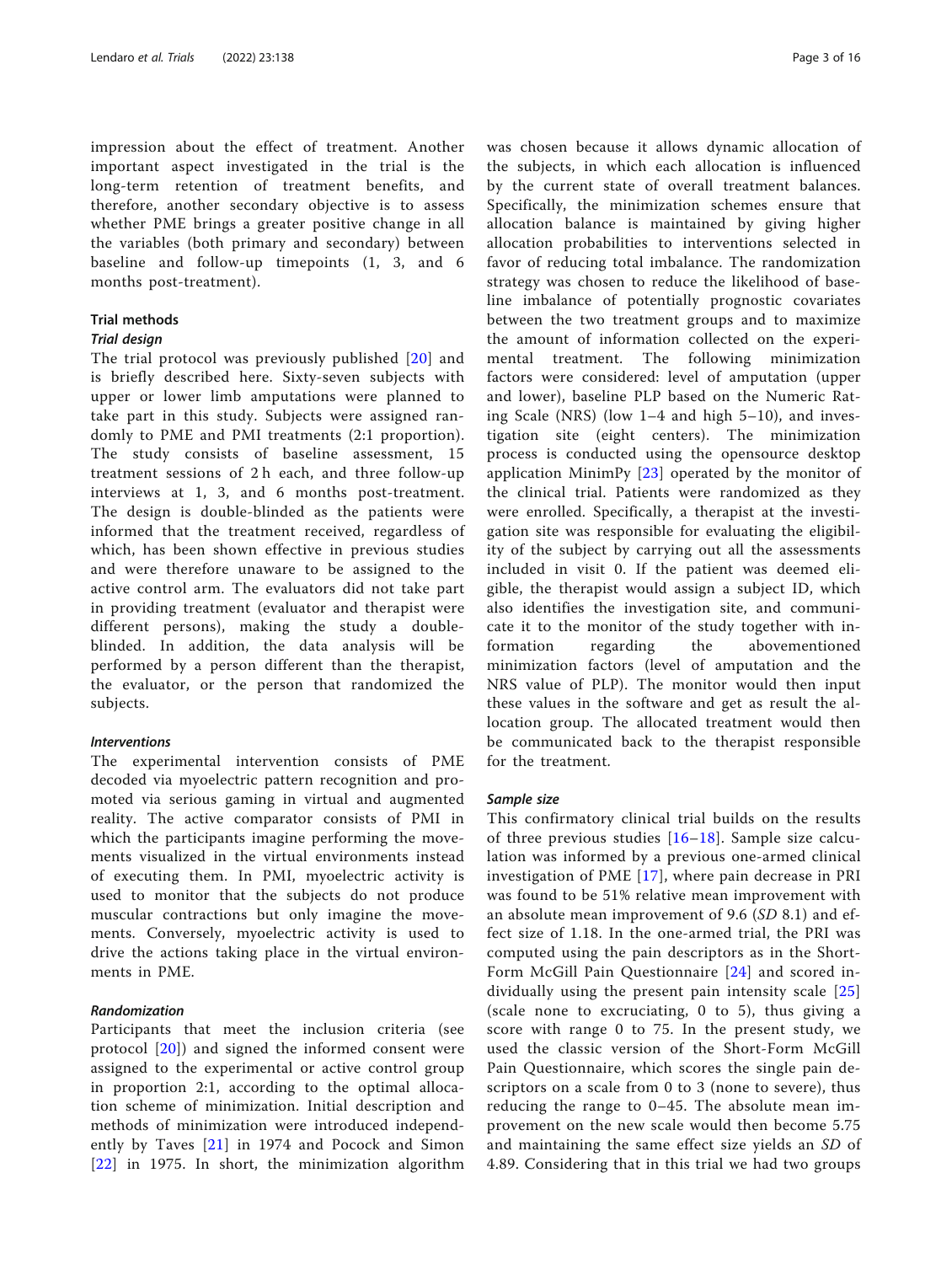and some improvement for the control group was expected, we chose a difference of 4 between the two groups (which would grant a reduction above 30%) to be adequate and still representative of a clinically meaningful change [\[26\]](#page-15-0). To find this difference between the two randomized groups (in proportion 1:2) in the primary outcome measure, with power of 80% resulting from a two-sided Fisher's non-parametric permutation test at 5% significance level, at least 60 participants are required. Considering a drop-out rate of 10%, which is akin to what was found in the previous clinical investigation, at least 66 patients are expected to be randomized in total. Sample size calculation was carried out using SAS 9.2 PROC.

## Framework

This trial uses a superiority hypothesis testing framework between treatment groups for all outcomes.

#### Timing of outcome assessments

See the trial protocol [[18\]](#page-15-0) and Table 8 in the [Appendix](#page-8-0) for further details of all outcome measures and their assessment timings.

#### Statistical interim analysis and stopping guidance

There are no planned interim analyses for efficacy and no planned interim assessment for futility. The monitor of the study will provide stopping guidance should the necessity arise due to adverse events. The trial will be stopped after 60 subjects have completed the study.

#### Timing of final analysis

The final analyses and unblinding of the data will take place only after the database is locked, and SAP is signed. The first part containing primary analyses and all the data relative to the treatment (collected between visit 0 and visit 15) will be locked after all subjects have completed the treatment phase. The second part of the database containing all the data relative to the follow-up assessments will be locked after all subjects have completed the last follow-up visit.

## Statistical analysis principles Confidence intervals and p-values

The main results will be presented as mean differences with 95% confidence intervals between the two groups together with effect sizes and  $p$ -values. All significance tests will be two-sided and conducted at the 5% level.

## Multiple comparisons and multiplicity

For the confirmative analyses, the fixed sequential method will be used for controlling type I error, as indicated in Dmitrienko et al. [[27](#page-15-0)]. This theoretical framework will be applied for primary analysis and important secondary analyses. If a test gives a significant result at the 5% significance level, the total test mass will be transferred to the following number in the test sequence until a non-significant result is achieved. All the significant tests before the first non-significant test will be considered confirmative. If the primary analysis will be nonsignificant, then no analysis will be confirmative.

#### Adherence and protocol deviations

A protocol violation in eligibility is defined as when a patient was randomized but did no longer qualify for the study according to the eligibility criteria (defined in the study protocol [\[20\]](#page-15-0)). In addition, patients who withdrew their consent after randomization will be excluded from further follow-up and analysis. A protocol deviation from the assigned intervention can occur when a patient is assigned to either PME or PMI, but at any time during the study, the participant did not receive the prescribed intervention resulting in fewer than 15 sessions in total and/or gaps longer than two consecutively skipped sessions. Successful protocol adherence is defined as successfully completing the baseline assessment and the 15 treatment sessions without any protocol violation in eligibility, protocol deviation, and/or withdrawal of consent. Patients lost to follow-up are patients that completed the treatment without any major protocol violation or deviation but that did not complete the follow-up.

#### Analysis populations

- The intent-to-treat (ITT) population: The ITT population will be all patients randomized except patients withdrawing consent for the use of data or patients with a protocol violation concerning eligibility.
- The full analysis set (FAS): The full analysis set will be all subjects in the ITT population without imputation.
- Per-protocol (PP) population: All randomized subjects with no major protocol violations and deviations will be included in the per-protocol (PP) population.

Overall protocol adherence, violations, and deviations for the entire clinical trial will be summarized in the CONSORT flowchart presenting the patient inclusion for ITT and PP analyses (see Fig. [1](#page-4-0) for the template). Detailed results of treatment allocation and adherence per investigational site will also be presented using Table 1 in the [Appendix](#page-8-0).

The ITT population, FAS, and the PP population will be specified in detail at the Clean file meeting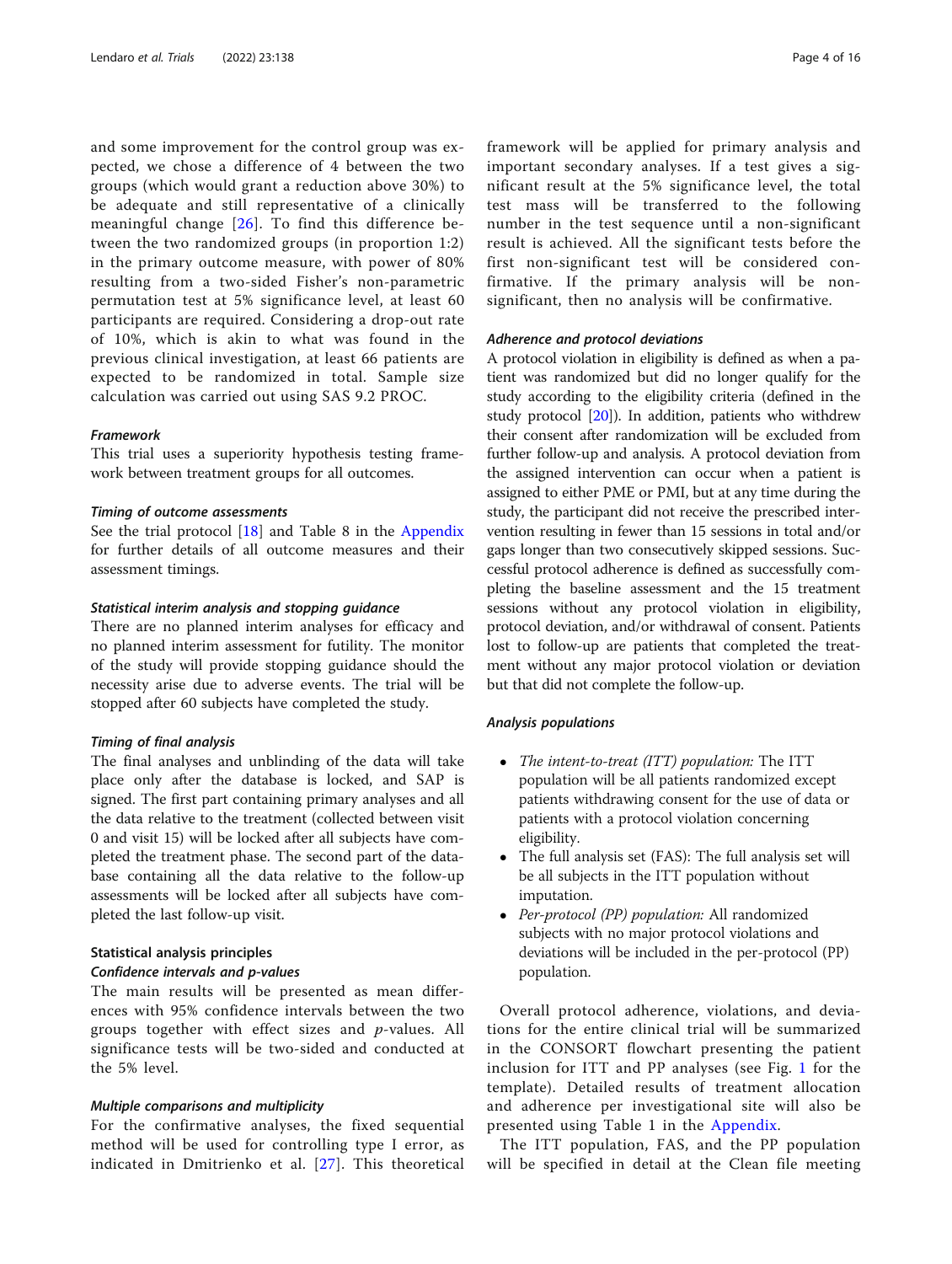<span id="page-4-0"></span>

before the database lock and before breaking the code. The number of subjects included in each of the ITT and PP populations will be summarized for each treatment group and overall. The number and percentage of subjects randomized and treated will be presented. Subjects who completed the study and subjects who withdrew from the study prematurely will also be presented with a breakdown of the reasons for withdrawal by treatment group for the ITT and PP populations.

# Trial population

#### Screening data and recruitment

We will report the number of screened patients who met study inclusion criteria, the number of excluded patients, and the number of participants included in the

final analyses. The flow of trial participants will be displayed in a CONSORT diagram. The diagram will present the level of withdrawal (e.g., whether participants withdrew from intervention and/or from followup) and the timing and reasons of withdrawal/lost to follow-up data will be presented separately.

## Baseline characteristics

A complete list of all the outcome measures assessed during baseline (visit 0) will be presented similarly to Table 8 in the [Appendix](#page-8-0), while the list of baseline variables will be reported similarly in Table 3 in the [Appendix](#page-8-0). Additionally, the level of amputation (whether it is an upper or lower limb amputation), investigational site, and level of PLP (high if  $\geq 5$ , or low) were the minimization factors considered for the randomization. Categorical data will be summarized by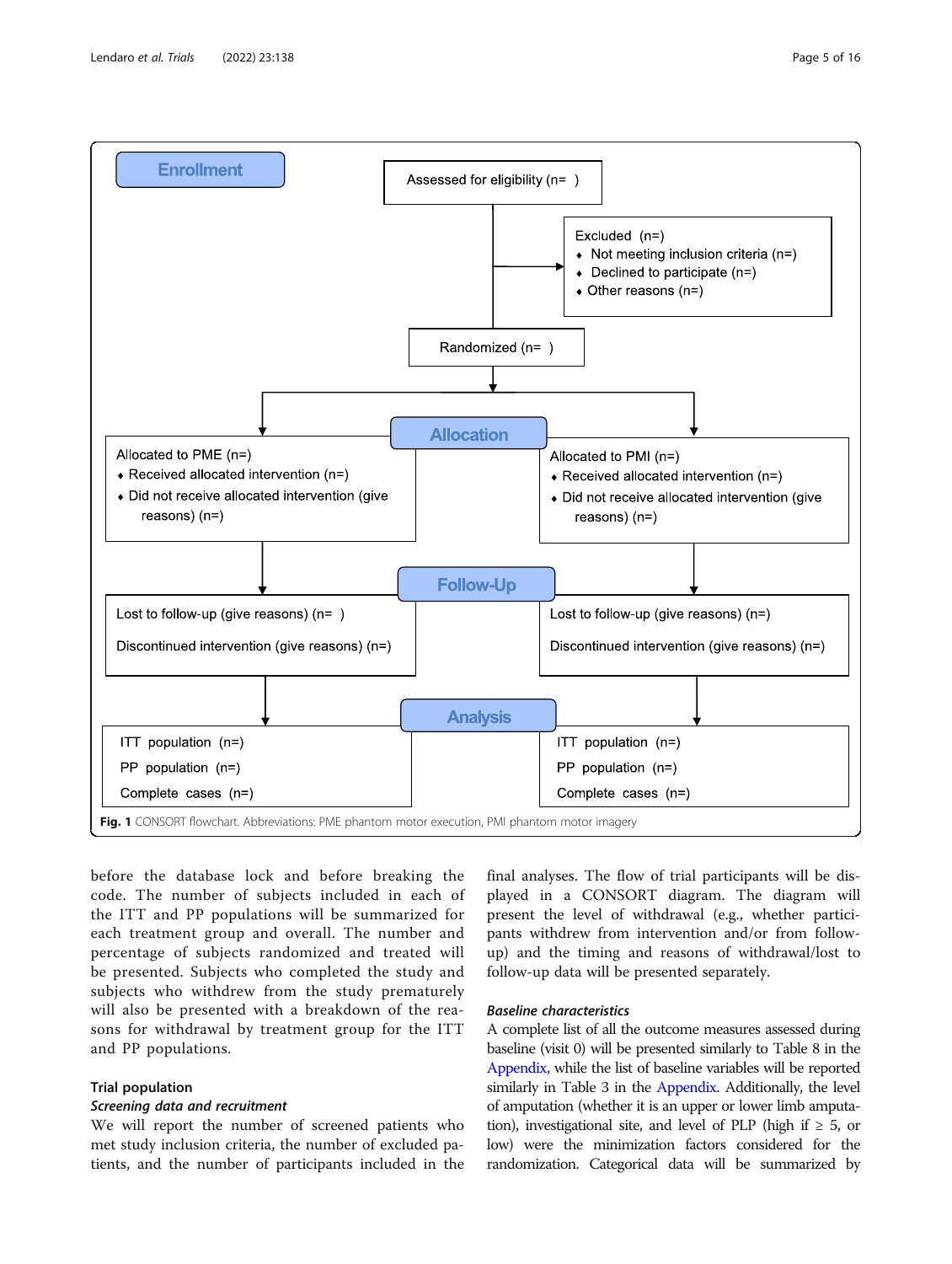numbers and percentages. Continuous data will be summarized by mean, standard deviation (SD), median, Q1, Q3, minimum, and maximum. Demographics and baseline characteristics will be summarized by treatment group for the ITT and PP populations. Tests of statistical significance will be performed for baseline characteristics but not included in the baseline tables in the article reporting the results; rather, the clinical importance of any imbalance will be noted.

## Prior and concomitant medications

The use of concomitant medications is allowed provided that at the time of inclusion, the patient has stable consumption for at least 1 month before entering the study and any pain reduction potentially attributable to the drug occurred at least 3 months before entering the study. Medication intake is thus considered as a baseline variable but also monitored throughout the study as an efficacy variable. Prior and concomitant medication at baseline will be summarized by higher level Anatomical Therapeutic Classification (ATC) group and generic term for each treatment group for the ITT population.

#### Outcome variables

Table 8 in the [Appendix](#page-8-0) summarizes the schedule of data collection for the trial.

Primary outcome variable The primary efficacy variable is the Pain Rating Index (PRI) (Fig. 2). The PRI is a continuous variable computed as the sum of the scores for all descriptors of the Short Form of the Mc-Gill Pain Questionnaire (SF-MPQ). The primary outcome of the study is the change in PRI between baseline (visit 0) and end of treatment (visit 15).

Secondary outcome variables The secondary efficacy variables are other measures related to PLP and are listed below. As we are following the theory of fixed sequential multiple testing, the variables will be tested in the order in which they appear in the list below. All the variables apart from the Patients' Global Impression of Change are assessed as changes between baseline and the specified timepoint.

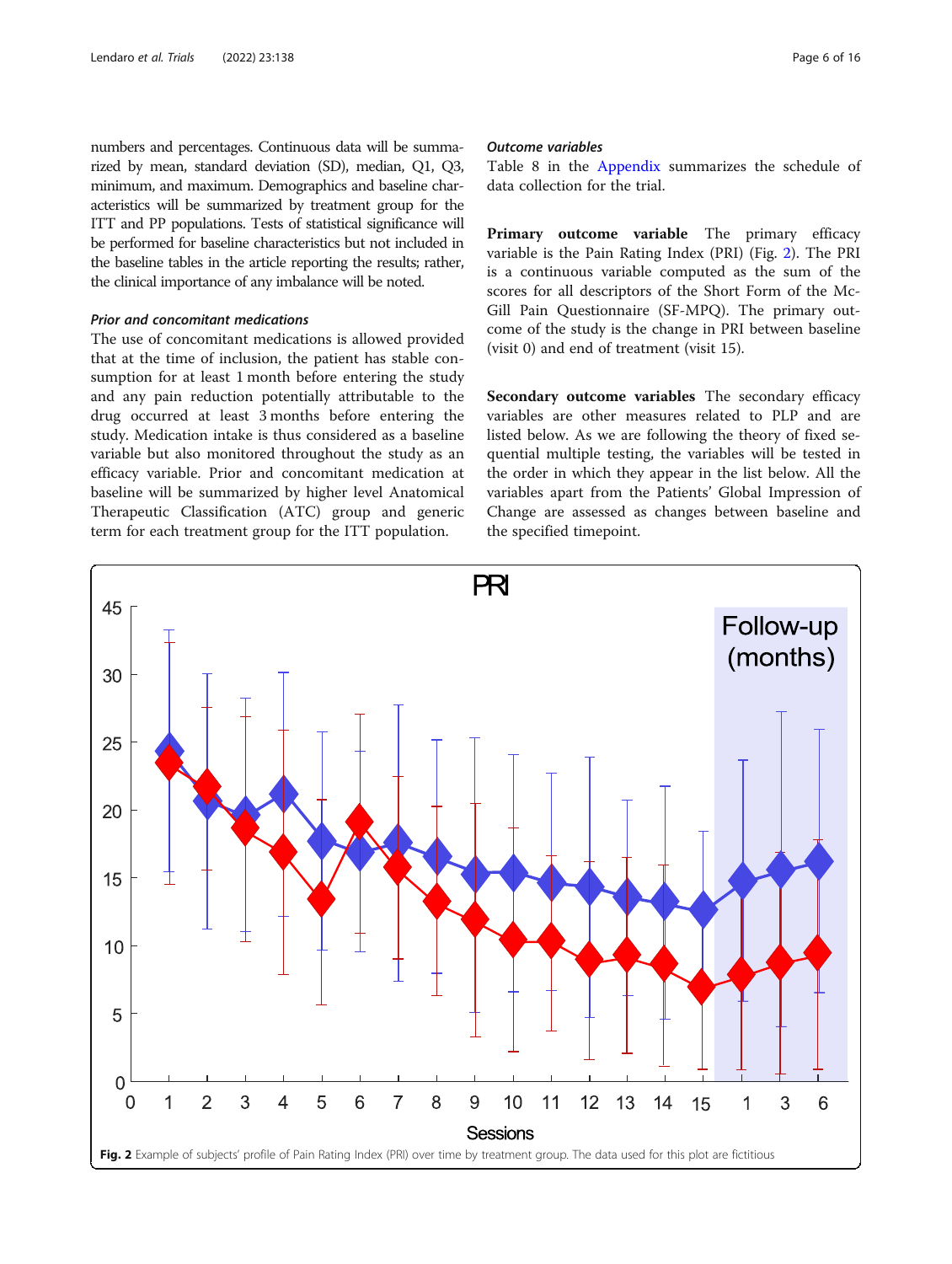- Patients' Global Impression of Change measured at visit 15 (single score [1–7])
- PRI change between baseline and follow-up timepoints (1, 3, and 6 months)
- PRI defined as a dichotomous variable indicating whether the patient has experienced a clinically meaningful reduction in pain (achieved with a decrease 50% or more [[28](#page-15-0)] of the PRI)
- From the Questionnaire for Phantom Limb Pain (Q-PLP):
	- Weighted Pain Distribution Index (range [1–5]): sum of the scores given to pain ratings during the day, weighted by the amount of time spent in the respective level of pain [\[16](#page-15-0)]
	- PLP intensity (NRS,  $[0-10]$ )

Outcomes will be evaluated as changes between baseline and end of treatment and baseline and follow-up timepoints, if not otherwise stated.

## Exploratory outcome variables

- EuroQol-5D-5L total score (mean value of the score given to the 5 items,  $[1-5]$
- Pain Catastrophizing Scale Short Form total score (sum of the individual scores [0–24])
- Pain Disability Index (sum of the scores given to each item [0–70])
- Patient Health Questionnaire total score (sum of the individual scores [0–6])
- Pain Self-Efficacy Questionnaire total score (sum of the individual scores [0–12])
- Health Care Climate Questionnaire (HCCQ) total score (sum of the individual scores)
- Expectations for Complementary and Alternative Medicine Treatments Short Form (EXPECT-SF) total score
- Opinion About Treatment (OAT), total score [3–18]
- From the Questionnaire for Phantom Limb Pain (Q-PLP):
	- PLP intensity on Present Pain Intensity (PPI) scale, categorical, 6 levels
	- Telescoping (1 most proximal–6 most distal)
	- Pain locations (1 most proximal–6 most distal, multiple selection possible)
	- Stump pain, NRS,  $[0-10]$
	- Medication consumption (improved or not)
	- Pain interference with work, NRS, [0–10]
	- Pain interference with daily life activities (NRS,  $[0-10]$
	- Pain interference with sleep, NRS,  $[0-10]$
	- Pain qualities from the McGill Questionnaire
	- Pain frequency (improved or not)

 Exponential decay model of trial-by-trial improvement

Outcomes will be evaluated as changes between baseline and end of treatment and baseline and follow-up timepoints, if not otherwise stated.

Safety variables Safety variables for the trial are treatment-emergent adverse events (that is, events either not present at baseline or present at baseline but of increased severity) and any serious adverse event (SAE).

All variables are measured at visit 0 (baseline), visit 15 (end of treatment), and follow-up assessments, if not otherwise specified. Adverse events will be reported as cumulative percentages at the end of the trial by treatment group.

## Analysis

## General statistical methodology

All the main analyses will be performed on the ITT or FAS population between the two randomized groups. Complementary analyses will be performed on the PP population. For the confirmatory analyses, the fixed sequential test method for adjustment for multiplicity will be applied started with primary analysis and followed by the secondary analyses as numbered above. All other analyses will be exploratory. For comparison between the two randomized groups, Fisher's non-parametric permutation test will be used for continuous variables, Fisher's exact test for dichotomous variables, Mantel-Haenszel chi-square test for ordered categorical variables, and Pearson chi-square test for non-ordered categorical variables. Adjusted analyses will be performed with analysis of covariance for continuous outcome variables and with logistic regression for dichotomous outcome variables.

The main results will be the mean differences with 95% CI between the two groups, effect sizes, and  $p$ values. For analyses of changes within groups, Fisher's non-parametric permutation test for paired observation will be used for continuous variables and the Sign test for dichotomous and ordered categorical variables. All correlations will be performed with Spearman's correlation coefficient.

All statistical tests will be two sided and conducted at the 5% significance level. The distribution of continuous variables will be given as mean, SD, median, Q1, Q3, minimum, and maximum, and distribution of categorical variables will be given as numbers and percentages. All major changes from the statistical analysis plan will be specified by subdividing into before and after database lock and unblinding. Normality of the data will be assessed inspecting the histograms.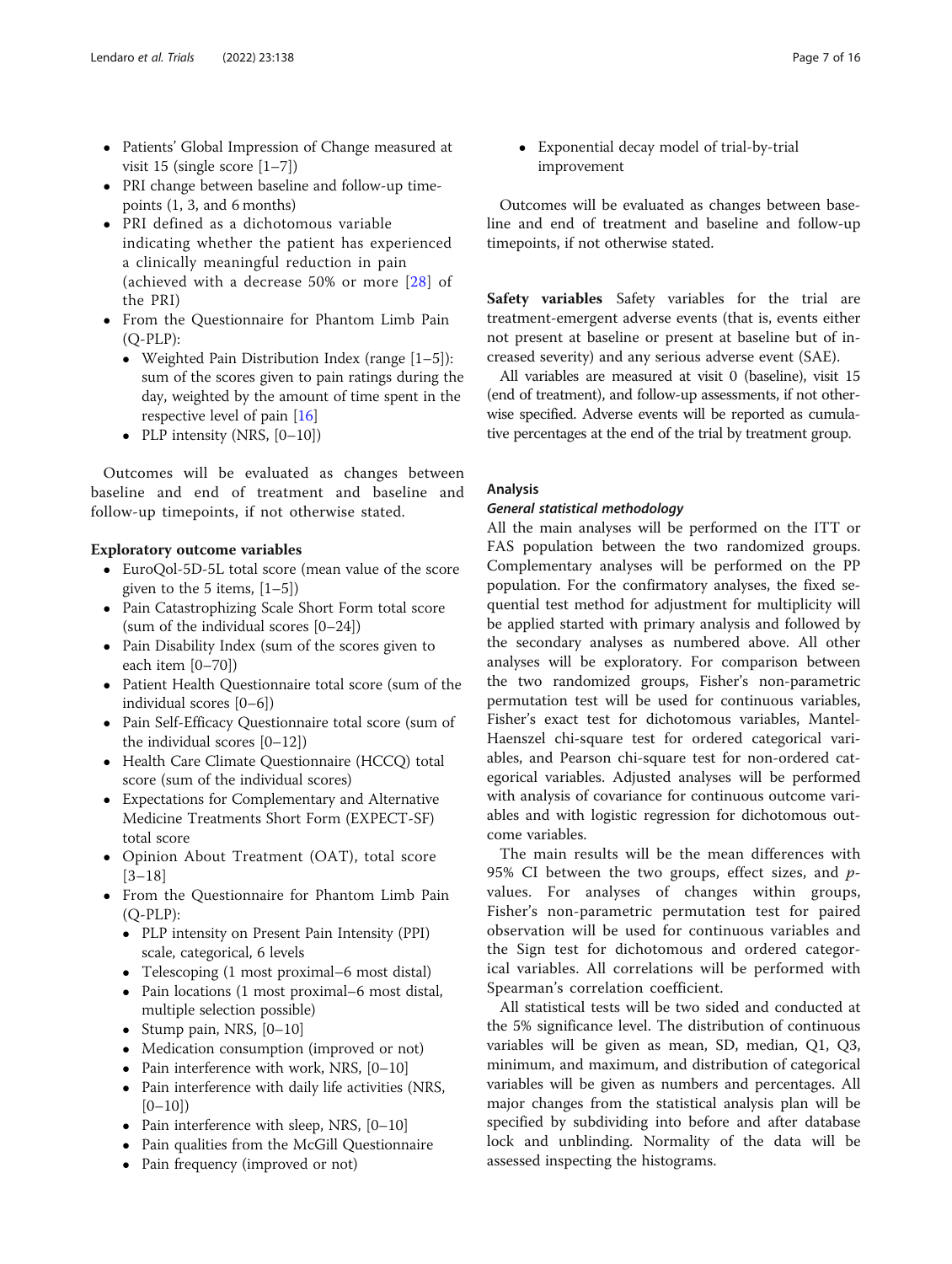# Analysis of the primary outcome variable

The main analyses will be performed using the ITT population and it will be unadjusted. The comparison of change in PRI between baseline (visit 0) and end of treatment (visit 15) between the two treatment groups will be carried out with a two-sided Fisher's non-parametric permutation test on significance level 0.05. We chose to use a non-parametric test for the main analysis as it does not rely on the assumption that the data are normally distributed, which we cannot ensure a priori. Missing data will be imputed with stochastic imputation using 50 datasets; it should be noted that this method of imputation differs from the use of last observation carried forward (LOCF) proposed in our previous work [[20\]](#page-15-0), as advised by our senior statistician consultant and reviewers. The difference in change in PRI with 95% CI will be given together with effect size and p-value.

The following sensitivity analyses will be performed for the primary analysis:

- 1. The robustness of the estimate of treatment effect will be assessed by adjusting for the baseline characteristics used for randomization (level of PLP at baseline (NRS), baseline PRI, level of amputation). For adjusted comparison between two groups, the analysis of covariance (ANCOVA) will be used with intervention/control as the independent variable and the baseline characteristics used for randomization as covariates. The effect estimates will be presented as group difference with 95% confidence intervals. This analysis will be conducted on the ITT population using stochastic imputation to handle missing data.
- 2. The impact of the imputation method will be assessed by running the same analysis as point 1 using LOCF for missing data imputation.
- 3. The impact of missing data will be assessed by running the unadjusted comparison on the full analysis set (FAS) using the same statistical methods as in primary analyses without imputing missing data.

A complementary analysis on the primary variable will also be performed on the PP population.Changes within groups will also be performed but with lower evidence value.

#### Analysis of secondary outcome variables

All secondary outcome variables will be analyzed between the two randomized groups according to the statistical methods presented in the section general statistical methodology, both on the ITT population using stochastic imputation and on the PP population. Within-group comparison will also be performed on the ITT population.

## Analysis of exploratory outcomes

All exploratory outcome variables will be analyzed between the two randomized groups according to the statistical methods presented in the section general statistical methodology, on the ITT population using stochastic imputation. Within-group comparison will also be performed on the same population. Prosthetic usage data will be descriptively analyzed.

#### Subgroup analysis

The effect on the primary outcome will be analyzed also in subpopulations defined by: level of amputation, cause of amputation and gender. Subgroup analyses will be carried out using the approach followed for the main unadjusted comparison.

#### Missing data

The percentage and absolute withdrawal of participants lost to follow-up will be reported for each study arm in the CONSORT flowchart and reasons for missing data will be documented.

#### Safety analyses

Only treatment-emergent AEs will be included in the summaries for the safety population. The number and percentage of patients experiencing SAE will be presented for each treatment arm.

#### Software details

MATLAB version 9.10.0 (or above) will be used for all analyses [[29\]](#page-15-0).

#### Conclusion

The present article describes the analysis principles and specific statistical procedures chosen for analyzing the primary, secondary, and exploratory outcomes of an international, double-blind, randomized controlled clinical trial on the use of phantom motor execution as a treatment for phantom limb pain [[20\]](#page-15-0). The SAP has been developed in accordance with the JAMA guidelines [[15\]](#page-14-0) and the main objective is to make it publicly available before unblinding, in order to minimize the risk of outcome reporting bias.

The statisticians and clinical investigators who developed the plan were blinded to the treatment allocation and treatment-related study results and will remain blinded until the database is locked for final data extraction and analysis. The trial is registered at Clinical-Trials.gov with registration ID NCT03112928 and began recruiting patients in May 2017. The final follow-up visit is expected to be conducted in August 2021. The data is expected to be ready for analysis and unblinded in December 2021.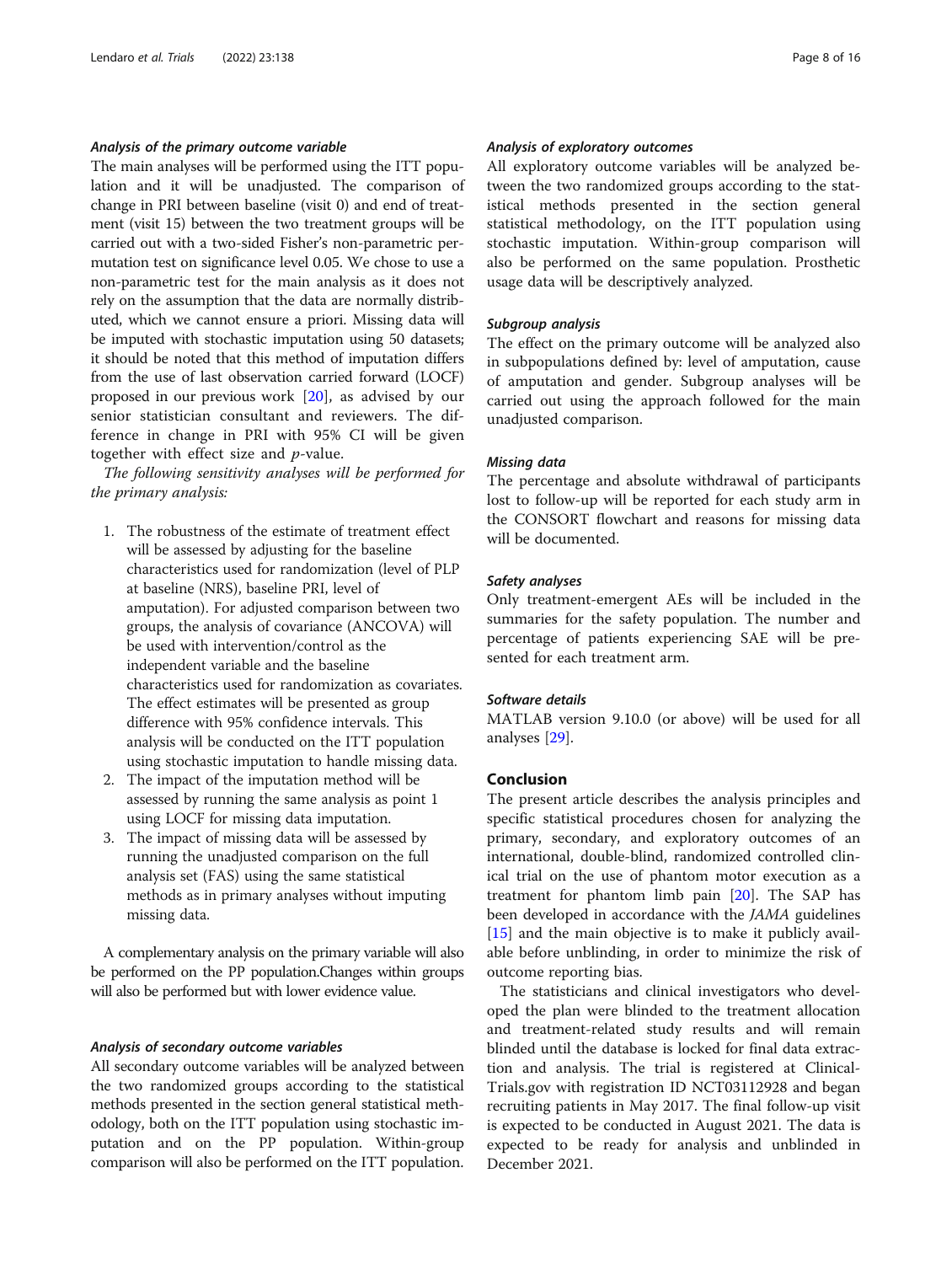# <span id="page-8-0"></span>Appendix

Templates for tables and figures

Table 1 Subject disposition by treatment group

| Subject disposition by treatment group                                                                         |            |     |         |
|----------------------------------------------------------------------------------------------------------------|------------|-----|---------|
| $n\frac{9}{6}$                                                                                                 | <b>PME</b> | PMI | Overall |
| Total screened subjects                                                                                        |            |     |         |
| Subjects randomized                                                                                            |            |     |         |
| Started treatment                                                                                              |            |     |         |
| Completed Treatment                                                                                            |            |     |         |
| Did not complete treatment                                                                                     |            |     |         |
| Completed follow-up                                                                                            |            |     |         |
| Protocol deviations/violations                                                                                 |            |     |         |
| Lost to follow-up                                                                                              |            |     |         |
| Safety population                                                                                              |            |     |         |
| <b>ITT</b> population                                                                                          |            |     |         |
| PP population                                                                                                  |            |     |         |
| Abbreviations: ITT intention to treat, PP per protocol, PME phantom motor execution, PMI phantom motor imagery |            |     |         |

Table 2 Protocol deviations leading to exclusion from the PP population (ITT population)

| Protocol deviations leading to exclusion from PP population (ITT population)    |            |     |         |  |  |
|---------------------------------------------------------------------------------|------------|-----|---------|--|--|
| $n\frac{9}{6}$                                                                  | <b>PME</b> | PMI | Overall |  |  |
| Number of subject with at least on protocol deviation                           |            |     |         |  |  |
| Number of subject with at least on protocol deviation                           |            |     |         |  |  |
| Major protocol violations for subject excluded from the per protocol population |            |     |         |  |  |
| Violation 1                                                                     |            |     |         |  |  |
| Violation 2                                                                     |            |     |         |  |  |
| Abbreviations: PME phantom motor execution, PMI phantom motor imagery           |            |     |         |  |  |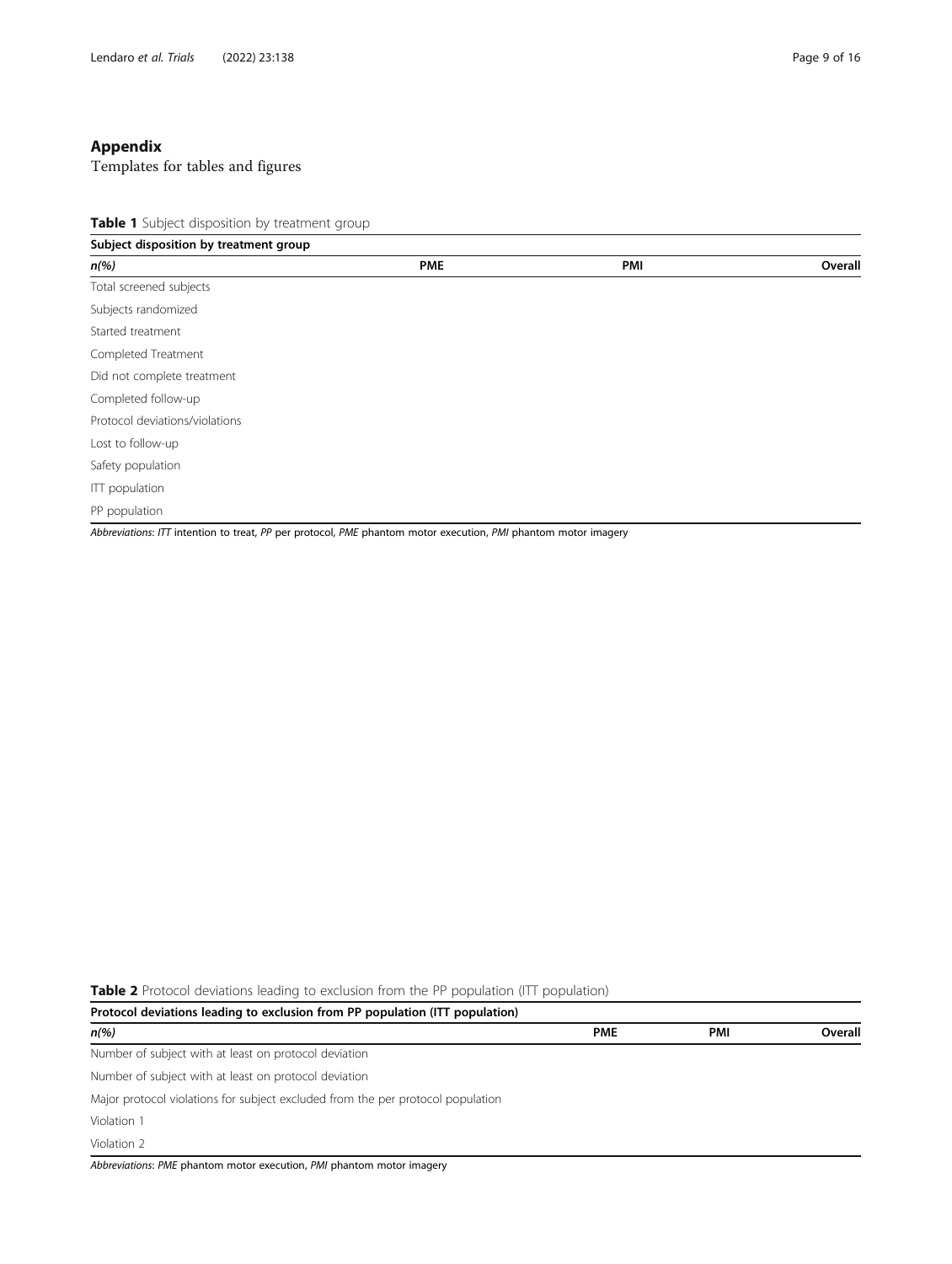|                                                                  | Baseline characteristics to be reported by treatment group (ITT population) |                        |            |           |              |
|------------------------------------------------------------------|-----------------------------------------------------------------------------|------------------------|------------|-----------|--------------|
| n(%) unless otherwise specified                                  |                                                                             |                        | $PME$ (n=) | $PMI(n=)$ | Overall (n=) |
| <b>Background information</b>                                    |                                                                             |                        |            |           |              |
| Age at randomization [years, mean (SD)]                          |                                                                             |                        |            |           |              |
| Sex [% male]                                                     |                                                                             |                        |            |           |              |
| Time since amputation [months, mean (SD)]                        |                                                                             |                        |            |           |              |
| Time since onset of PLP [months, mean (SD)]                      |                                                                             |                        |            |           |              |
| Reason of amputation                                             | trauma                                                                      |                        |            |           |              |
|                                                                  | cardiovascular                                                              |                        |            |           |              |
|                                                                  | cancer                                                                      |                        |            |           |              |
|                                                                  | other                                                                       |                        |            |           |              |
| Type of prosthesis                                               | none                                                                        |                        |            |           |              |
|                                                                  | active/myoelectric                                                          |                        |            |           |              |
|                                                                  | cosmetic                                                                    |                        |            |           |              |
|                                                                  | passive                                                                     |                        |            |           |              |
|                                                                  | body-powered                                                                |                        |            |           |              |
| Daily prosthesis use [hours, mean (SD)]                          |                                                                             |                        |            |           |              |
| Minimization factors                                             | Level of amputation                                                         | upper limb             |            |           |              |
|                                                                  |                                                                             | lower limb             |            |           |              |
|                                                                  | Intensity of PLP [NRS (0-10), mean(SD)]                                     | high $(> 4)$           |            |           |              |
|                                                                  |                                                                             | low $\left(<=4\right)$ |            |           |              |
|                                                                  | Investigational site                                                        | #1                     |            |           |              |
|                                                                  |                                                                             | #2                     |            |           |              |
|                                                                  |                                                                             | #3                     |            |           |              |
|                                                                  |                                                                             | #4                     |            |           |              |
|                                                                  |                                                                             | #5                     |            |           |              |
|                                                                  |                                                                             | #6                     |            |           |              |
|                                                                  |                                                                             | #7                     |            |           |              |
|                                                                  |                                                                             | #8                     |            |           |              |
|                                                                  |                                                                             | #9                     |            |           |              |
| Chosen treatment frequency                                       | once a week                                                                 |                        |            |           |              |
|                                                                  | twice a week                                                                |                        |            |           |              |
|                                                                  | five times a week                                                           |                        |            |           |              |
| Q-PLP                                                            |                                                                             |                        |            |           |              |
| Intensity of stump pain [range, mean (SD)]                       |                                                                             |                        |            |           |              |
| Intensity of PLS [range, mean (SD)]                              |                                                                             |                        |            |           |              |
| Intensity of voluntary phantom movements [range, mean (SD)]      |                                                                             |                        |            |           |              |
| PRI at baseline range, mean (SD)]                                |                                                                             |                        |            |           |              |
| Pain interference with sleep [range, mean (SD)]:                 |                                                                             |                        |            |           |              |
| Pain interference with daily life activities [range, mean (SD)]: |                                                                             |                        |            |           |              |
| Pain interference with work [range, mean (SD)]:                  |                                                                             |                        |            |           |              |
| Presence of telescoping [range, mean (SD)]                       |                                                                             |                        |            |           |              |
|                                                                  |                                                                             |                        |            |           |              |

# Table 3 Demographic and baseline characteristics for the ITT population

Weighted Pain Distribution Index [range, mean (SD)]: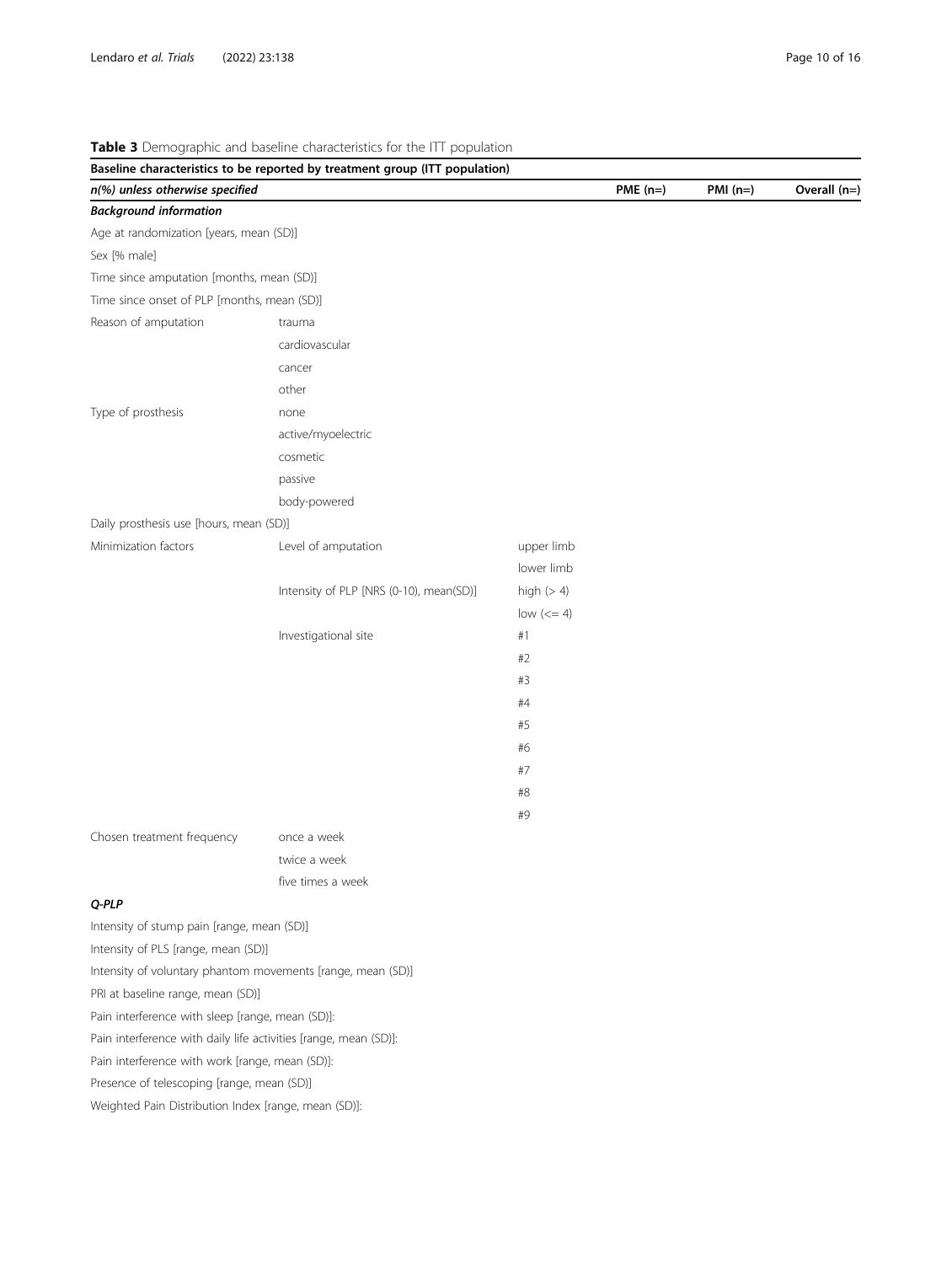# Table 3 Demographic and baseline characteristics for the ITT population (Continued)

| Baseline characteristics to be reported by treatment group (ITT population) |           |           |                |  |  |  |
|-----------------------------------------------------------------------------|-----------|-----------|----------------|--|--|--|
| n(%) unless otherwise specified                                             | $PME(n=)$ | $PMI(n=)$ | Overall $(n=)$ |  |  |  |
| Other questionnaires                                                        |           |           |                |  |  |  |
| PDI [range, mean (SD)]:                                                     |           |           |                |  |  |  |
| EQ5D-5L [range, mean (SD)]:                                                 |           |           |                |  |  |  |
| PSEQ-2 [range, mean (SD)]:                                                  |           |           |                |  |  |  |
| PCS-SF [range, mean (SD)]:                                                  |           |           |                |  |  |  |
| PHQ-2 [range, mean (SD)]:                                                   |           |           |                |  |  |  |
| EXPECT-SF [range, mean (SD)]:                                               |           |           |                |  |  |  |

Abbreviations: PME phantom motor execution, PMI phantom motor imagery, PLP phantom limb pain, NRS Numeric Rate Scale, Q-PLP Questionnaire for Phantom Limb Pain, PDI Pain Disability Index, PSEQ-2 2-item Pain Self-Efficacy Questionnaire, EQ-5D-5L Euroqol-5D-5L, PCS-SF Pain Catastrophizing Scale Short Form, PHQ-2 2-item Patient Health Questionnaire, PGIC Patients' Global Impression of Change, OAT Opinion About Treatment, HCCQ Health Care Climate Questionnaire, EXPECT-SF Expectations for Complementary and Alternative Medicine Treatments Short Form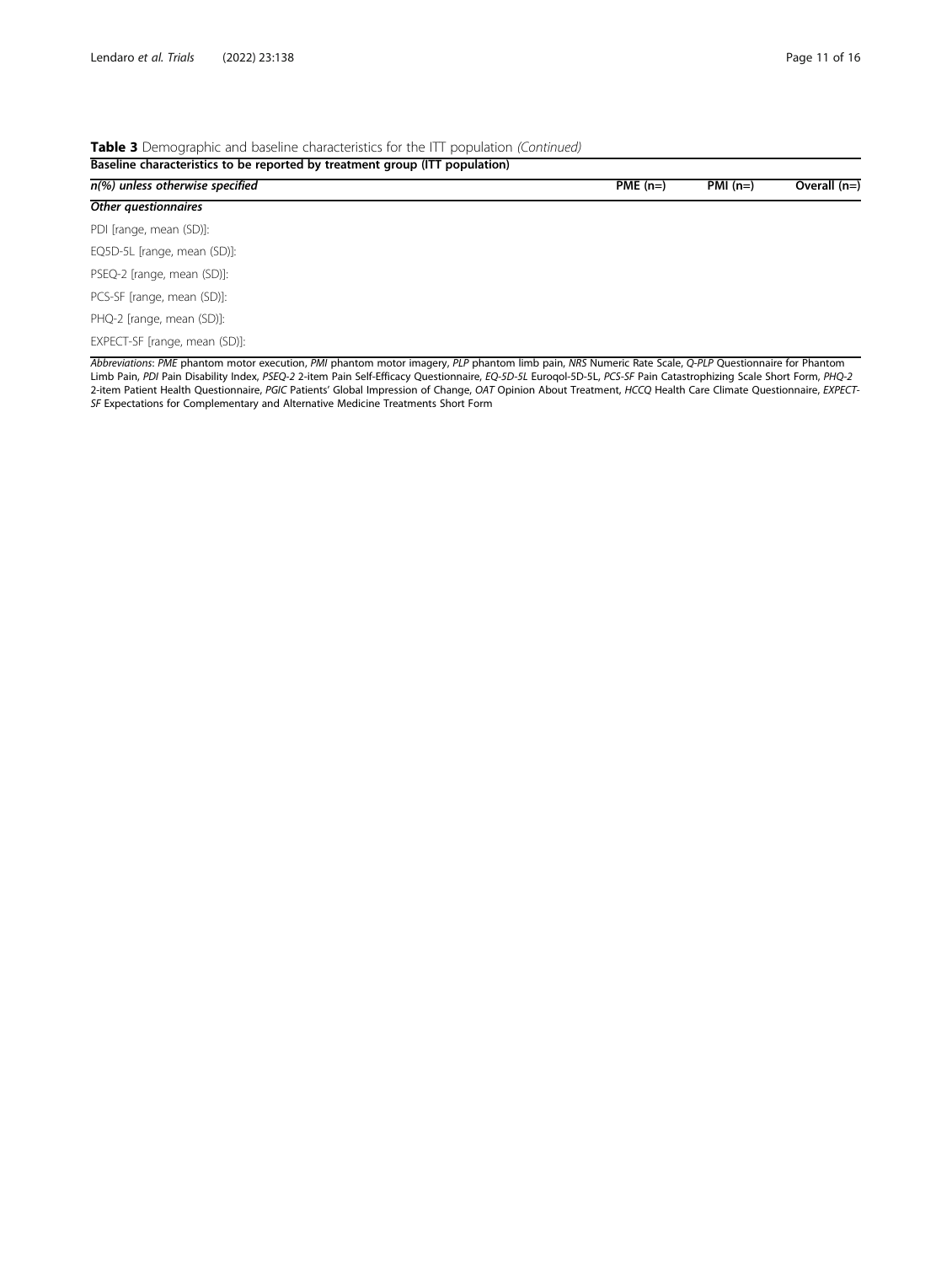|                                                                  | Baseline characteristics to be reported by treatment group (PP population) |                        |           |           |              |
|------------------------------------------------------------------|----------------------------------------------------------------------------|------------------------|-----------|-----------|--------------|
| n(%) unless otherwise specified                                  |                                                                            |                        | $PME(n=)$ | $PMI(n=)$ | Overall (n=) |
| <b>Background information</b>                                    |                                                                            |                        |           |           |              |
| Age at randomization [years, mean (SD)]                          |                                                                            |                        |           |           |              |
| Sex [% male]                                                     |                                                                            |                        |           |           |              |
| Time since amputation [months, mean (SD)]                        |                                                                            |                        |           |           |              |
| Time since onset of PLP [months, mean (SD)]                      |                                                                            |                        |           |           |              |
| Reason of amputation                                             | trauma                                                                     |                        |           |           |              |
|                                                                  | cardiovascular                                                             |                        |           |           |              |
|                                                                  | cancer                                                                     |                        |           |           |              |
|                                                                  | other                                                                      |                        |           |           |              |
| Type of prosthesis                                               | none                                                                       |                        |           |           |              |
|                                                                  | active/myoelectric                                                         |                        |           |           |              |
|                                                                  | cosmetic                                                                   |                        |           |           |              |
|                                                                  | passive                                                                    |                        |           |           |              |
|                                                                  | body-powered                                                               |                        |           |           |              |
| Daily prosthesis use [hours, mean (SD)]                          |                                                                            |                        |           |           |              |
| Minimization factors                                             | Level of amputation                                                        | upper limb             |           |           |              |
|                                                                  |                                                                            | lower limb             |           |           |              |
|                                                                  | Intensity of PLP [NRS (0-10), mean(SD)]                                    | high $(> 4)$           |           |           |              |
|                                                                  |                                                                            | low $\left(<=4\right)$ |           |           |              |
|                                                                  | Investigational site                                                       | #1                     |           |           |              |
|                                                                  |                                                                            | #2                     |           |           |              |
|                                                                  |                                                                            | #3                     |           |           |              |
|                                                                  |                                                                            | #4                     |           |           |              |
|                                                                  |                                                                            | #5                     |           |           |              |
|                                                                  |                                                                            | #6                     |           |           |              |
|                                                                  |                                                                            | #7                     |           |           |              |
|                                                                  |                                                                            | #8                     |           |           |              |
|                                                                  |                                                                            | #9                     |           |           |              |
| Chosen treatment frequency                                       | once a week                                                                |                        |           |           |              |
|                                                                  | twice a week                                                               |                        |           |           |              |
|                                                                  | five times a week                                                          |                        |           |           |              |
| Q-PLP                                                            |                                                                            |                        |           |           |              |
| Intensity of stump pain [range, mean (SD)]                       |                                                                            |                        |           |           |              |
| Intensity of PLS [range, mean (SD)]                              |                                                                            |                        |           |           |              |
| Intensity of voluntary phantom movements [range, mean (SD)]      |                                                                            |                        |           |           |              |
| PRI at baseline range, mean (SD)]                                |                                                                            |                        |           |           |              |
| Pain interference with sleep [range, mean (SD)]:                 |                                                                            |                        |           |           |              |
| Pain interference with daily life activities [range, mean (SD)]: |                                                                            |                        |           |           |              |
| Pain interference with work [range, mean (SD)]:                  |                                                                            |                        |           |           |              |
| Presence of telescoping [range, mean (SD)]                       |                                                                            |                        |           |           |              |

Table 4 Demographic and baseline characteristics for PP population

Weighted Pain Distribution Index [range, mean (SD)]: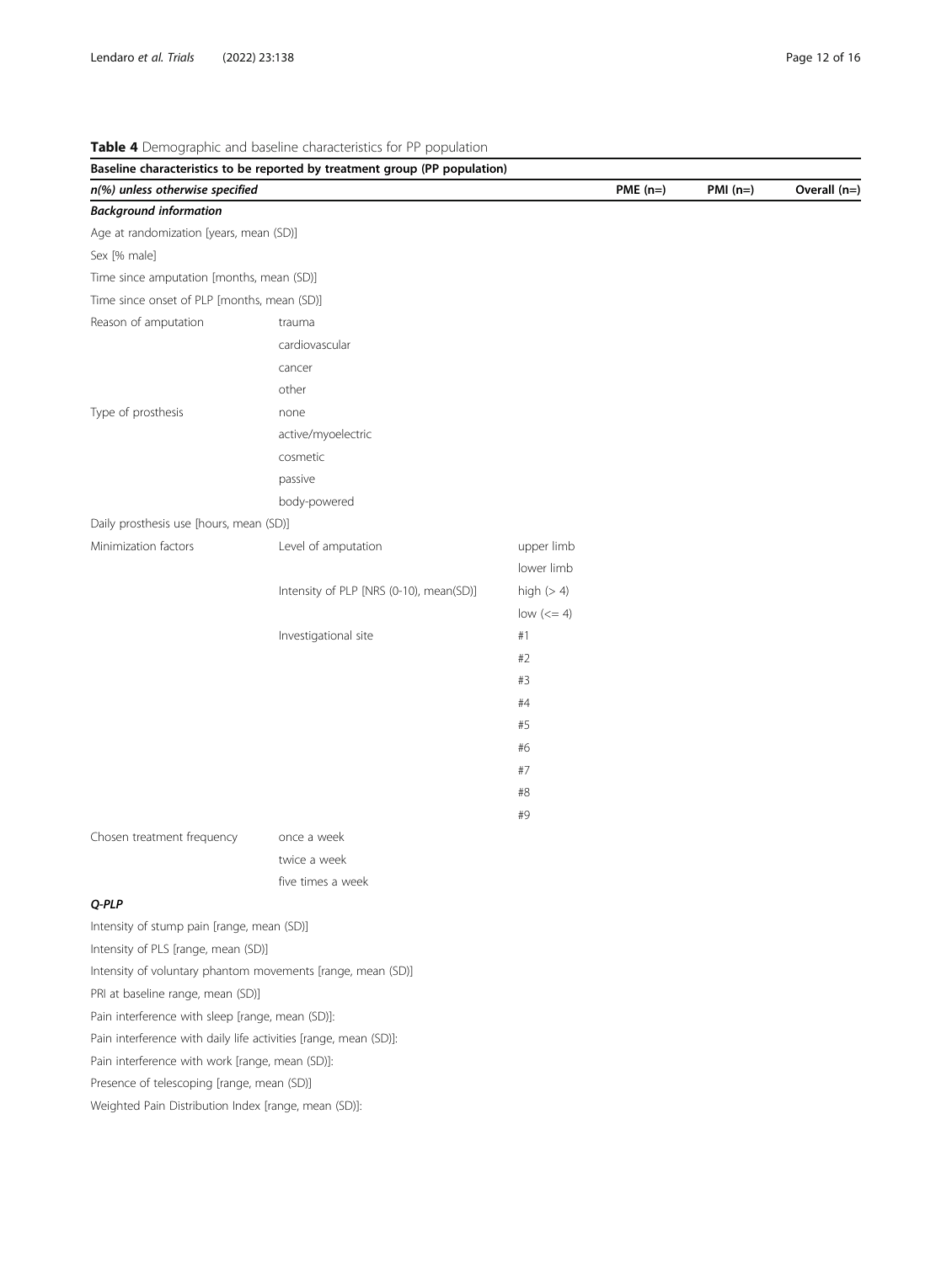#### Table 4 Demographic and baseline characteristics for PP population (Continued)

| Baseline characteristics to be reported by treatment group (PP population) |           |           |                |  |  |  |
|----------------------------------------------------------------------------|-----------|-----------|----------------|--|--|--|
| n(%) unless otherwise specified                                            | $PME(n=)$ | $PMI(n=)$ | Overall $(n=)$ |  |  |  |
| Other questionnaires                                                       |           |           |                |  |  |  |
| PDI [range, mean (SD)]:                                                    |           |           |                |  |  |  |
| EQ5D-5L [range, mean (SD)]:                                                |           |           |                |  |  |  |
| PSEQ-2 [range, mean (SD)]:                                                 |           |           |                |  |  |  |
| PCS-SF [range, mean (SD)]:                                                 |           |           |                |  |  |  |
| PHQ-2 [range, mean (SD)]:                                                  |           |           |                |  |  |  |
| EXPECT-SF [range, mean (SD)]:                                              |           |           |                |  |  |  |

Abbreviations: PME Phantom Motor Execution, PMI Phantom Motor Imagery, PLP Phantom Limb Pain, NRS Numeric Rate Scale, Q-PLP Questionnaire for Phantom Limb Pain, PDI Pain Disability Index, PSEQ-2 2-item Pain Self-Efficacy Questionnaire, EQ-5D-5L Euroqol-5D-5L, PCS-SF Pain Catastrophizing Scale Short Form, PHQ-2 2-item Patient Health Questionnaire, PGIC Patients' Global Impression of Change, OAT Opinion About Treatment, HCCQ Health Care Climate Questionnaire and EX-PECT-SF Expectations for Complementary and Alternative Medicine Treatments Short Form

#### Table 5 Prior medications

| $n\left(\%\right)$ |              | Patients with prior use of drug |     |
|--------------------|--------------|---------------------------------|-----|
| ATC group          | Generic term | <b>PME</b>                      | PMI |
| example            |              |                                 |     |
| ATC group 1        | Drug 1       |                                 |     |
| ATC group 2        | Drug 2       |                                 |     |

Abbreviations: PME phantom motor execution, PMI phantom motor imagery

#### Table 6 Concomitant medications

| $n\left(\%\right)$ |              |            | Patients using drug |            | Case drug discontinued (during study) |  |
|--------------------|--------------|------------|---------------------|------------|---------------------------------------|--|
| ATC group          | Generic term | <b>PME</b> | PMI                 | <b>PME</b> | PMI                                   |  |
| example            |              |            |                     |            |                                       |  |
| ATC group 1        | Drug 1       |            |                     |            |                                       |  |
| ATC group 2        | Drug 2       |            |                     |            |                                       |  |

Abbreviations: ATC Anatomical Therapeutic Chemical group, PME phantom motor execution, PMI phantom motor imagery

### Table 7 Prior treatment

| $n\frac{6}{6}$ | Patients with prior treatment |     |  |  |
|----------------|-------------------------------|-----|--|--|
| Treatment type | PME                           | PMI |  |  |
| Treatment 1    |                               |     |  |  |

Treatment 2

Abbreviations: PME phantom motor execution, PMI phantom motor imagery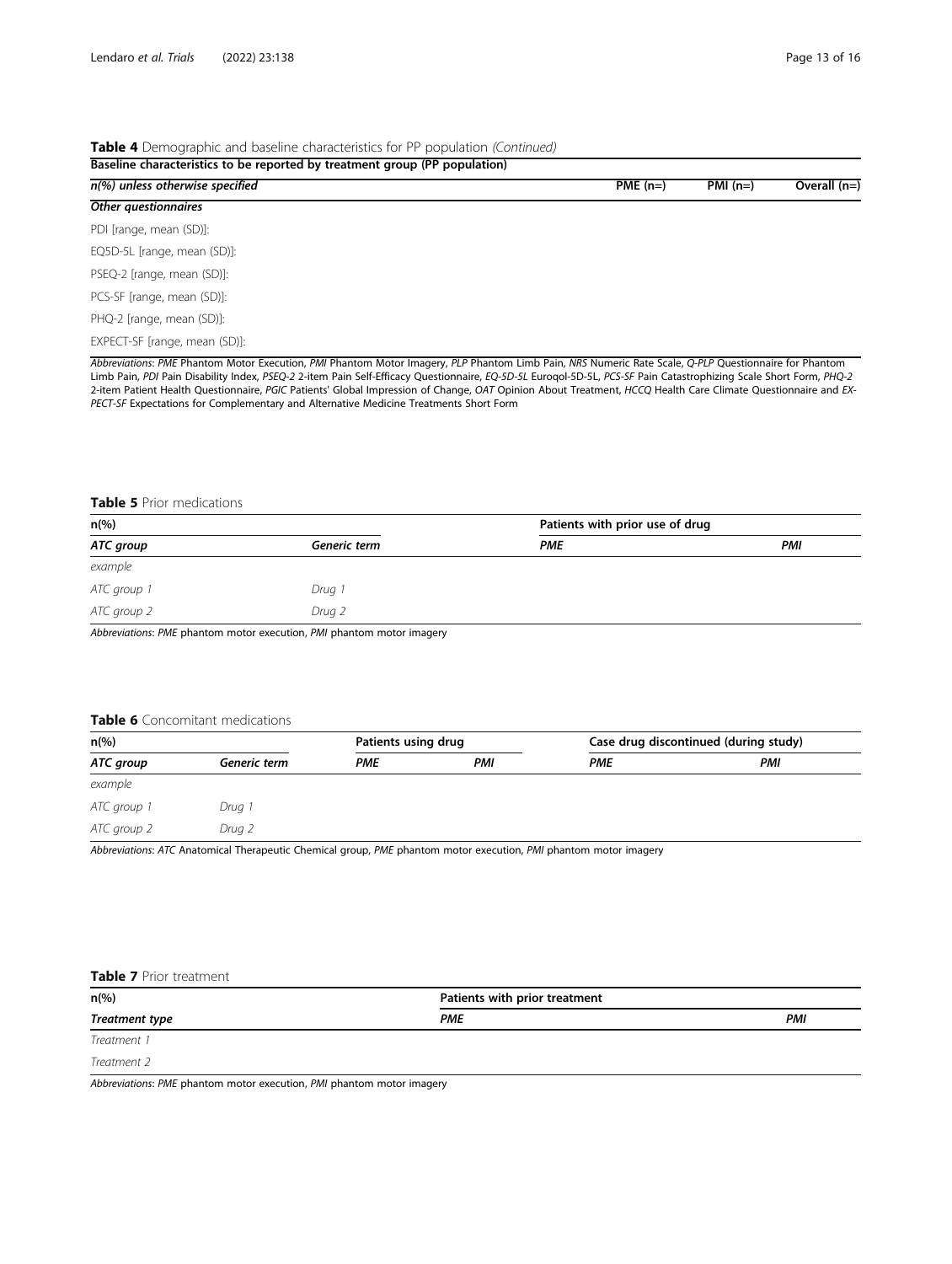| Session                                                     | <b>Summary of content</b>                                                                                                                                                                                                                                                          |
|-------------------------------------------------------------|------------------------------------------------------------------------------------------------------------------------------------------------------------------------------------------------------------------------------------------------------------------------------------|
| Visit 0                                                     | • Patient information (T/E)<br>• Study consent (T/E)<br>• Pre-assessment (T/E)<br>· Background information (T/E)<br>$\cdot$ Q-PLP (T/E)<br>$\cdot$ PDI (T/E)<br>$\cdot$ EQ-5D-5L (T/E)<br>$\cdot$ PSEQ-2 (T/E)<br>$\cdot$ PCS-SF (T/E)<br>$\cdot$ PHQ-2 (T/E)<br>• EXPECT-SF (T/E) |
| Randomization                                               |                                                                                                                                                                                                                                                                                    |
| Visit 1                                                     | • Treatment session (T)<br>$\cdot$ Q-PLP (E)<br>$\cdot$ OAT (E)<br>• EXPECT-SF (E)<br>$\cdot$ HCCQ-SF (E)                                                                                                                                                                          |
| Visit $2-14$                                                | • Treatment session (T)<br>$\cdot$ Q-PLP (E)                                                                                                                                                                                                                                       |
| Visit 15                                                    | • Treatment session (T)<br>$\cdot$ O-PLP (E)<br>$\cdot$ PDI (E)<br>$\cdot$ EQ-5D-5L (E)<br>$\cdot$ PSEQ-2 (E)<br>$\cdot$ PCS-SF (E)<br>$\cdot$ PHQ-2 (E)<br>$\cdot$ PGIC (E)<br>$\cdot$ HCCQ-SF (E)                                                                                |
| 1-month follow-up<br>3-month follow-up<br>6-month follow-up | $\cdot$ Q-PLP (E)<br>$\cdot$ PDI (E)<br>$\cdot$ EQ-5D-5L (E)<br>$\cdot$ PSEQ-2 (E)<br>$\cdot$ PCS-SF (E)<br>$\cdot$ PHQ-2 (E)                                                                                                                                                      |

Abbreviations: Q-PLP Questionnaire for Phantom Limb Pain, PDI Pain Disability Index, PSEQ-2 2-item Pain Self-Efficacy Questionnaire, EQ-5D-5L Euroqol-5D-5L, PCS-SF Pain Catastrophizing Scale Short Form, PHQ-2 2-item Patient Health Questionnaire, PGIC Patients' Global Impression of Change, OAT Opinion About Treatment, HCCQ Health Care Climate Questionnaire, EXPECT-SF Expectations for Complementary and Alternative Medicine Treatments Short Form

## Table 9 Primary efficacy analyses

| Mean changes in primary efficacy outcome and group difference |                                     |  |                           |                                               |             |
|---------------------------------------------------------------|-------------------------------------|--|---------------------------|-----------------------------------------------|-------------|
| <b>Analysis</b>                                               | Mean<br>changes<br>from<br>baseline |  | Between group differences |                                               |             |
|                                                               | PME PMI                             |  | PME vs<br>PMI             | <b>Treatment</b><br><b>Fffect</b><br>(95% CI) | p-<br>value |
| Main unadjusted comparison<br>(TT)                            |                                     |  |                           |                                               |             |
| Main unadjusted comparison<br>(PP)                            |                                     |  |                           |                                               |             |
| Sensitivity analyses                                          |                                     |  |                           |                                               |             |

Abbreviations: PME phantom motor execution, PMI phantom motor imagery, CI confidence interval

# Table 10 Summary of adverse events (ITT population)

| Averse events                 |            |     |         |  |
|-------------------------------|------------|-----|---------|--|
| $n$ (%)                       | <b>PME</b> | PMI | Overall |  |
| Subjects with no AE           |            |     |         |  |
| Subjects with at least one AE |            |     |         |  |

Abbreviations: PME phantom motor execution, PMI phantom motor imagery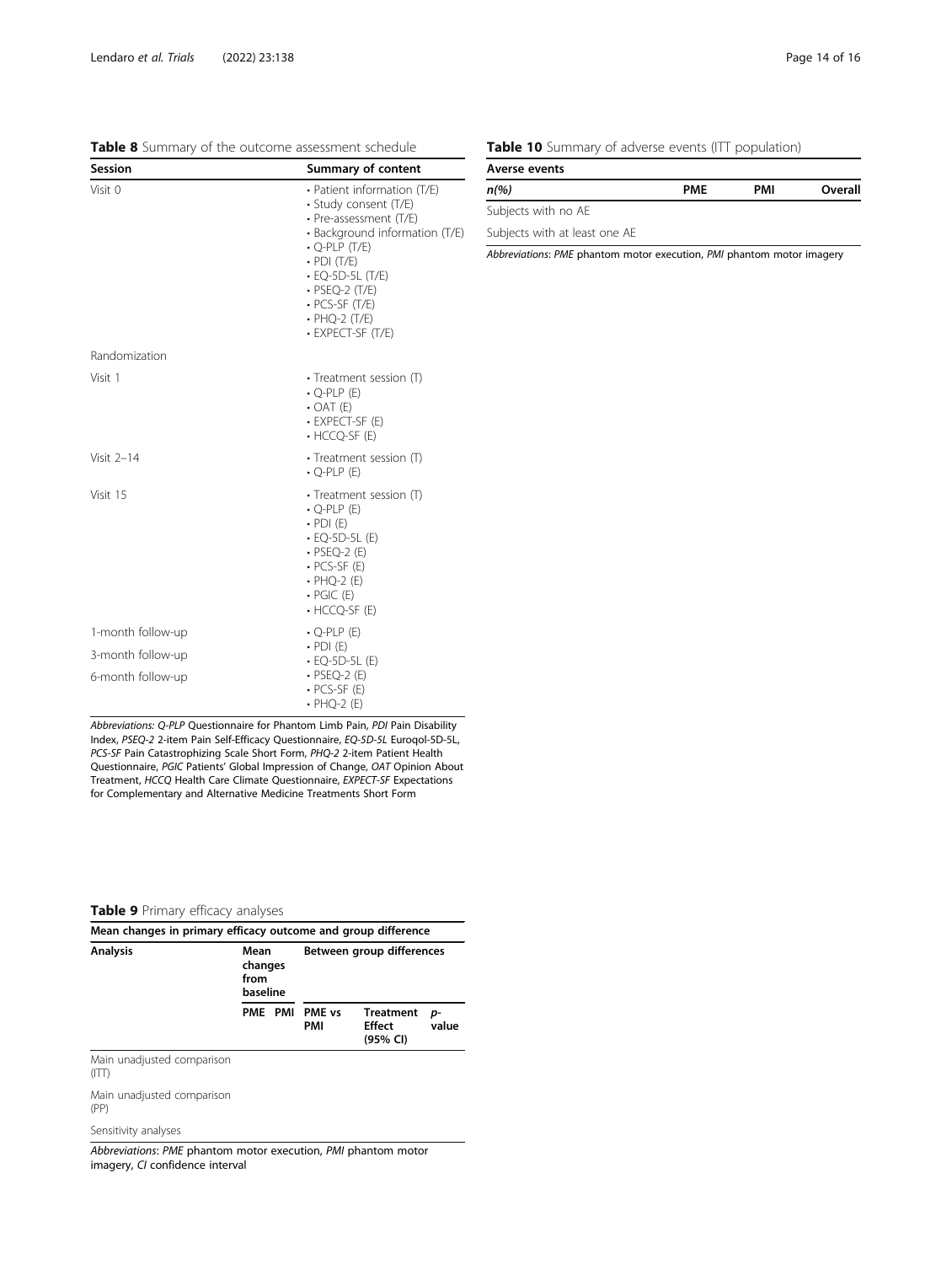#### <span id="page-14-0"></span>Table 11 Summary of adverse events (ITT population)

| <b>Summary of Averse Events</b> |            |            |                |
|---------------------------------|------------|------------|----------------|
| $n(\%)$                         | <b>PME</b> | <b>PMI</b> | <b>Overall</b> |
| No. subjects with<br>Ino AE     |            |            |                |
| No. Of subjects                 |            |            |                |
| with at least one               |            |            |                |
| AE                              |            |            |                |

Abbreviations: PME phantom motor execution, PMI phantom motor imagery

#### **Abbreviations**

AEs: Adverse events; AR: Augmented reality; CONSORT: Consolidated Standards of Reporting Trials; FAS: Full analysis set; ATC: Anatomical Therapeutic Chemical (classification group); ITT: Intent-to-treat; LOCF: Last observation carried forward; NRS: Numeric Rating Scale; PME: Phantom motor execution; PMI: Phantom motor imagery; PLP: Phantom limb pain; PP: Per protocol; PRI: Pain Rating Index; Q-PLP: Questionnaire for Phantom Limb Pain; SAP: Statistical analysis plan; SPIRIT: Standard Protocol Items: Recommendations for Interventional Trials; VR: Virtual reality

#### Acknowledgements

The authors want to thank Nils-Gunnar Pehrsson who is the senior statistician that provided consultancy during the planning of this study.

#### Authors' contributions

All authors have contributed significantly to this statistical analysis plan. EL drafted the manuscript. EJE provided statistical advice. MOC is the principal investigator of the study. All authors revised the manuscript and approved its final version for publication.

#### Funding

This project was funded by the Promobilia Foundation, the IngaBritt and Arne Lundbergs Foundation, and the Swedish Research Council (Vetenskapsrådet).

#### Availability of data and materials

Not applicable

#### **Declarations**

#### Ethics approval and consent to participate

The study was approved by the Swedish Ethical Review Authority (Dnr 041-17).

#### Consent for publication

Not applicable

#### Competing interests

The sponsor of this study (Integrum AB) is a for-profit organization that might commercialize the device used in this study (phantom motor execution and phantom motor imagery). MOC has provided consultancy for Integrum AB. EL and EJE have no conflict of interest to declare.

#### Author details

<sup>1</sup>Center for Bionics and Pain Research, Mölndal, Sweden. <sup>2</sup>Department of Electrical Engineering, Chalmers University of Technology, Gothenburg, Sweden. <sup>3</sup>Operational Area 3, Sahlgrenska University Hospital, Gothenburg, Sweden. <sup>4</sup>Department of Orthopaedics, Institute of Clinical Sciences, Sahlgrenska Academy, University of Gothenburg, Gothenburg, Sweden.

#### Received: 9 August 2021 Accepted: 21 December 2021 Published online: 13 February 2022

#### References

- 1. Schwingler PM, et al. Prevalence of postamputation pain and its subtypes: a meta-analysis with meta-regression. 2021;6:1–6.
- Stankevicius A, Wallwork SB, Summers SJ, Hordacre B, Stanton TR. Prevalence and incidence of phantom limb pain, phantom limb sensations and telescoping in amputees: a systematic rapid review. Eur J Pain (United Kingdom). 2021;25(1):23–38. <https://doi.org/10.1002/ejp.1657>.
- 3. Sherman RA, Sherman CJ, Gall NG. A survey of current phantom limb pain treatment in the United States. Pain. 1980;8(1):85–99. [https://doi.org/10.101](https://doi.org/10.1016/0304-3959(80)90092-5) [6/0304-3959\(80\)90092-5](https://doi.org/10.1016/0304-3959(80)90092-5).
- 4. Richardson C, Kulkarni J. A review of the management of phantom limb pain: challenges and solutions. J Pain Res. 2017;10:1861–70. [https://doi.org/1](https://doi.org/10.2147/JPR.S124664) [0.2147/JPR.S124664.](https://doi.org/10.2147/JPR.S124664)
- 5. Alviar MJM, Hale T, Lim-Dungca M. Pharmacologic interventions for treating phantom limb pain. Cochrane Database Syst Rev. 2016;(10). [https://doi.org/1](https://doi.org/10.1002/14651858.CD006380.pub3) [0.1002/14651858.CD006380.pub3](https://doi.org/10.1002/14651858.CD006380.pub3).
- 6. Moura VL, Faurot KR, Gaylord SA, Mann JD, Sill M, Lynch C, et al. Mind-body interventions for treatment of phantom limb pain in persons with amputation. Am J Phys Med Rehabil. 2012;91(8):701–14. [https://doi.org/10.1](https://doi.org/10.1097/PHM.0b013e3182466034) [097/PHM.0b013e3182466034](https://doi.org/10.1097/PHM.0b013e3182466034).
- Halbert J, Crotty M, Cameron ID. Evidence for the optimal management of acute and chronic phantom pain: a systematic review. Clin J Pain. 2002; 18(2):84–92. [https://doi.org/10.1097/00002508-200203000-00003.](https://doi.org/10.1097/00002508-200203000-00003)
- 8. Batsford S, Ryan CG, Martin DJ. Non-pharmacological conservative therapy for phantom limb pain: a systematic review of randomized controlled trials. Physiother Theory Pract. 2017;33(3):173–83. [https://doi.org/10.1080/09593](https://doi.org/10.1080/09593985.2017.1288283) [985.2017.1288283.](https://doi.org/10.1080/09593985.2017.1288283)
- Limakatso K, Parker R. Treatment recommendations for phantom limb pain in people with amputations: an expert consensus Delphi study. PM\&R. 2021:1–10. <https://doi.org/10.1002/pmrj.12556>.
- 10. Di Pino G, Piombino V, Carassiti M, Ortiz-Catalan M. Neurophysiological models of phantom limb pain: what can be learnt. Minerva Anestesiol. 2021;87(4):481–7. <https://doi.org/10.23736/S0375-9393.20.15067-3>.
- 11. Chan AW, et al. SPIRIT 2013 statement: defining standard protocol items for clinical trials. Chinese J Evidence-Based Med. 2013;13(12):1501–7. [https://doi.](https://doi.org/10.7507/1672-2531.20130256) [org/10.7507/1672-2531.20130256.](https://doi.org/10.7507/1672-2531.20130256)
- 12. Schulz KF, Altman DG, Moher D. CONSORT 2010 Statement: updated guidelines for reporting parallel group randomised trials. BMJ. 2010; 340(mar23 1):c332. [https://doi.org/10.1136/bmj.c332.](https://doi.org/10.1136/bmj.c332)
- 13. Dwan K, Altman DG, Clarke M, Gamble C, Higgins JP, Sterne JA, et al. Evidence for the selective reporting of analyses and discrepancies in clinical trials: a systematic review of cohort studies of clinical trials. PLoS Med. 2014; 11(6):1–22. [https://doi.org/10.1371/journal.pmed.1001666.](https://doi.org/10.1371/journal.pmed.1001666)
- 14. Chan AW, Hróbjartsson A, Haahr MT, Gøtzsche PC, Altman DG. Empirical evidence for selective reporting of outcomes in randomized trials: comparison of protocols to published articles. J Am Med Assoc. 2004; 291(20):2457–65. <https://doi.org/10.1001/jama.291.20.2457>.
- 15. Gamble C, Krishan A, Stocken D, Lewis S, Juszczak E, Doré C, et al. Guidelines for the content of statistical analysis plans in clinical trials. JAMA - J Am Med Assoc. 2017;318(23):2337–43. [https://doi.org/10.1001/jama.201](https://doi.org/10.1001/jama.2017.18556) [7.18556](https://doi.org/10.1001/jama.2017.18556).